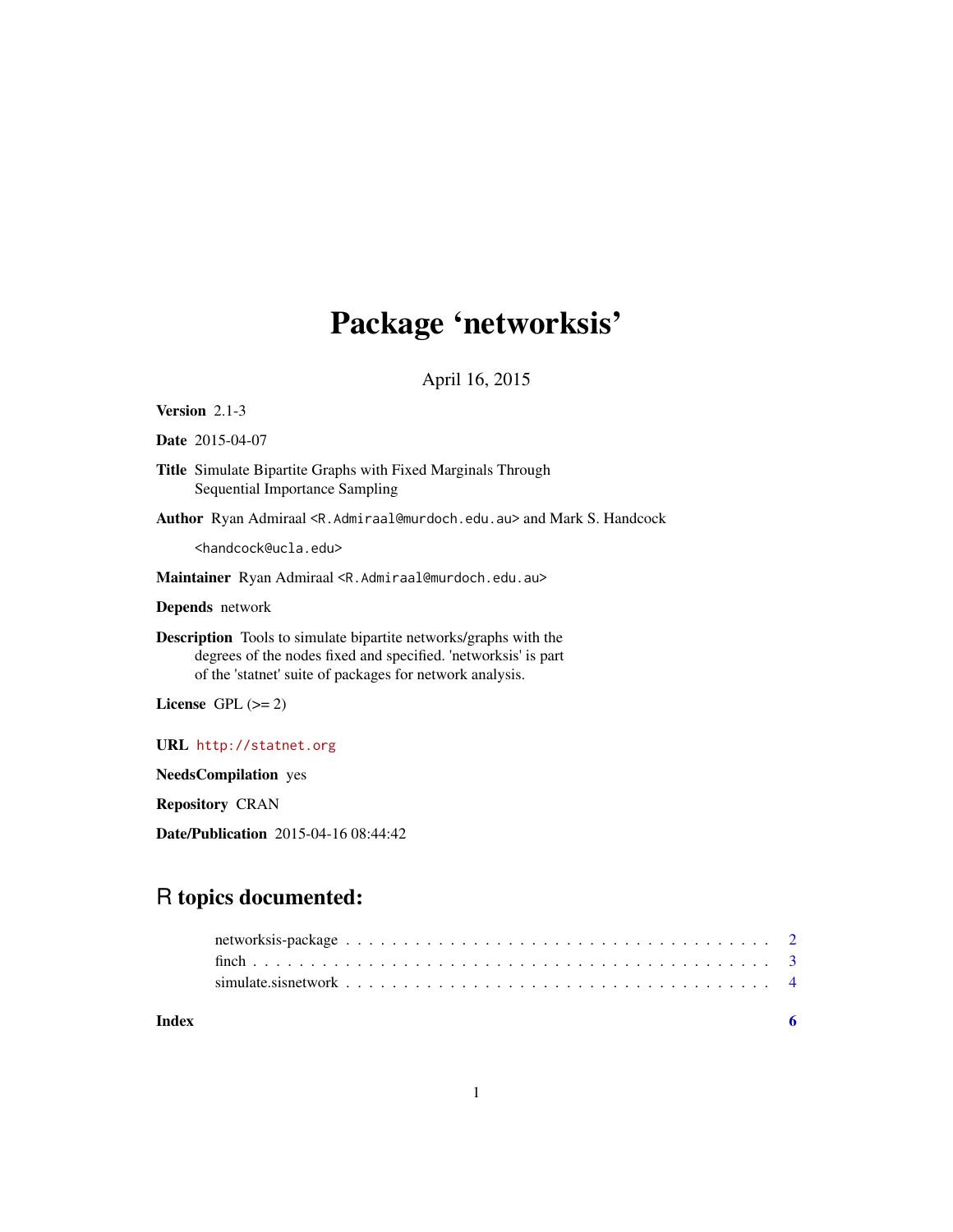<span id="page-1-1"></span><span id="page-1-0"></span>networksis-package *Simulate Bipartite Graphs with Fixed Marginals Through Sequential Importance Sampling*

#### Description

The [networksis](#page-1-1) package is a collection of functions to simulate bipartite graphs with fixed marginals. For a list of functions, type: help(package="networksis")

For a complete list of the functions, use library(help="networksis") or read the rest of the manual.

This package is compatible with the statnet suite of packages, a collection of functions to plot, fit, diagnose, and simulate from random graph models. When publishing results obtained using this package, the original authors are to be cited as:

Admiraal, Ryan and Mark S. Handcock (2008). *networksis: Simulate bipartite graphs with fixed marginals through sequential importance sampling*.

#### <statnet.org>.

Admiraal, Ryan and Mark S. Handcock (2008). networksis: A package to simulate bipartite graphs with fixed marginals through sequential importance sampling, *Journal of Statistical Software*, 24(8).

You should also cite the developers of the 'statnet' suite of packages:

Mark S. Handcock, David R. Hunter, Carter T. Butts, Steven M. Goodreau, and Martina Morris (2003) *statnet: Software tools for the Statistical Modeling of Network Data*. <statnet.org>.

All programs derived from this package must cite it. For complete citation information, use citation(package="networksis").

#### Details

Sequential importance sampling provides a means to simulate matrices with fixed marginals and do so independently (Chen *et al*., 2005). Importance weights corresponding to simulated matrices allow for the estimation of the number of matrices consistent with these marginals, and they can also be used to estimate the null distribution of statistics based on these matrices.

In social network analysis, networks are represented through sociomatrices, so sequential importance sampling can naturally be extended to simulating independent networks consistent with fixed degree distributions, and **networksis** provides a means to do this for bipartite networks. The package relies on the [network](#page-0-0) package which allows networks to be represented in R.

For detailed information on how to download and install the software, go to the [networksis](#page-1-1) website: <statnet.org>. A tutorial, support newsgroup, references and links to further resources are provided there.

#### Author(s)

Ryan Admiraal <R.Admiraal@murdoch.edu.au>, Mark S. Handcock <handcock@ucla.edu>

Maintainer: Ryan Admiraal <R.Admiraal@murdoch.edu.au>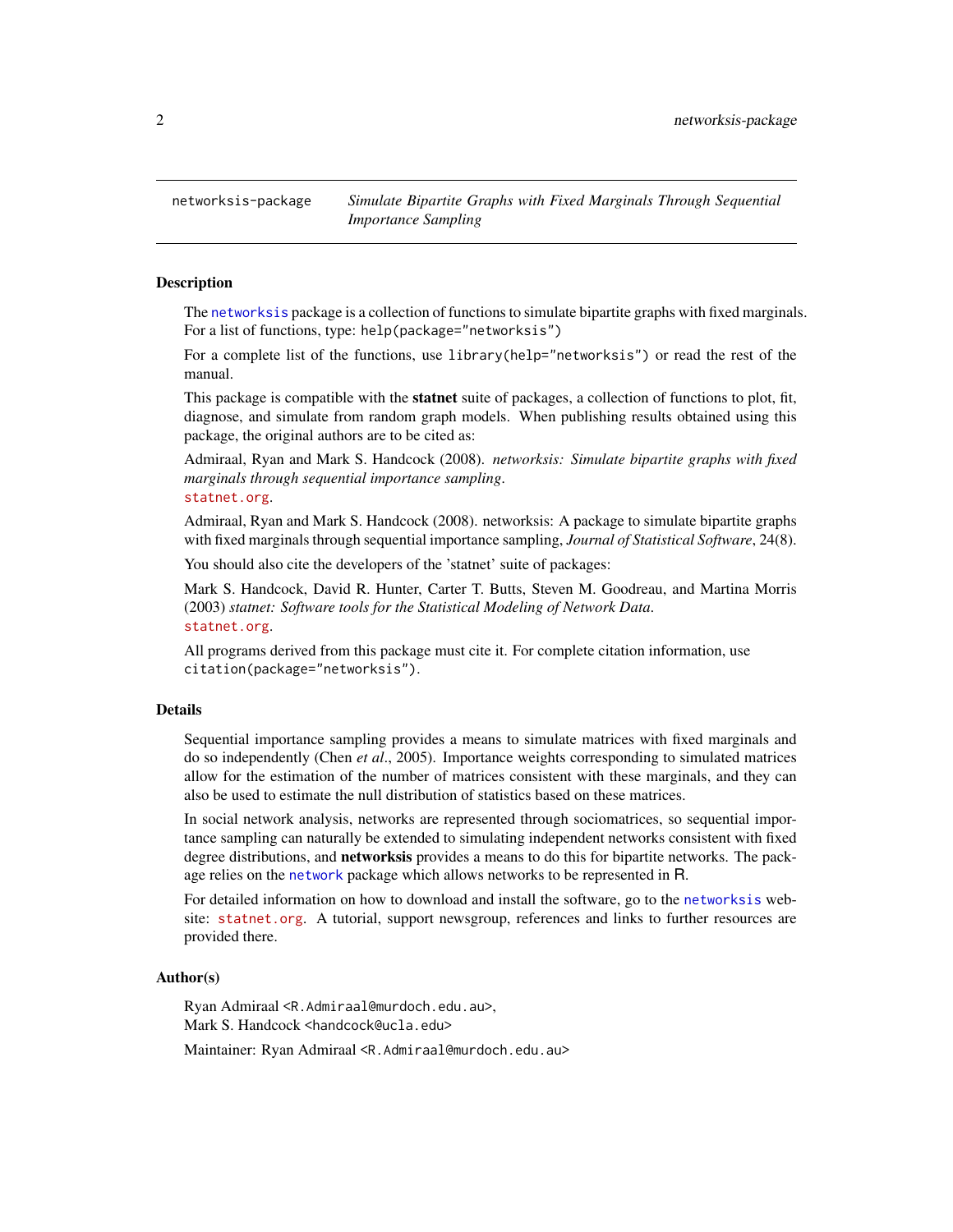#### <span id="page-2-0"></span> $f$  finch  $3$

#### References

Admiraal, Ryan and Mark S. Handcock (2008). networksis: Simulate bipartite graphs with fixed marginals through sequential importance sampling. Statnet Project, Seattle, WA. Version 2.1-3, <statnet.org>.

Admiraal, Ryan and Mark S. Handcock (2008). networksis: A package to simulate bipartite graphs with fixed marginals through sequential importance sampling, *Journal of Statistical Software*, 24(8).

Chen, Yuguo, Persi Diaconis, Susan P. Holmes, and Jun S. Liu (2005). Sequential Monte Carlo methods for statistical analysis of tables, *Journal of the American Statistical Association*, 100, 109- 120.

finch *Co-location of Darwin's finches as a bipartite graph*

#### Description

Data on co-location of finches noted during Charles Darwin's visit to the Galapagos Islands.

#### Usage

data(finch)

#### Details

Charles Darwin compiled these data for thirteen finch species on a visit to the Galapagos Islands. For each finch type, he recorded on which of seventeen islands that finch could be found. Sanderson (2000) argues that, in examining island biogeography, it is important to condition on the number of islands and species in order to sample from the appropriate null space, so graphs sampled from the null distribution of the observed graph should have the same marginals. Chen *et al*. (2005) report the number of graphs matching the marginal constraints of Darwin's finch data to be 67,149,106,137,567,626.

#### References

Chen, Yuguo, Persi Diaconis, Susan P. Holmes, and Jun S. Liu (2005). Sequential Monte Carlo methods for statistical analysis of tables. *Journal of the American Statistical Association*, 100, 109-120.

Sanderson, James G. (2000). Testing Ecological Patterns, *American Scientist*, 88, 332-339.

#### Examples

```
data(finch)
```

```
# Plot the network
plot(finch)
```
# Network summary summary(finch)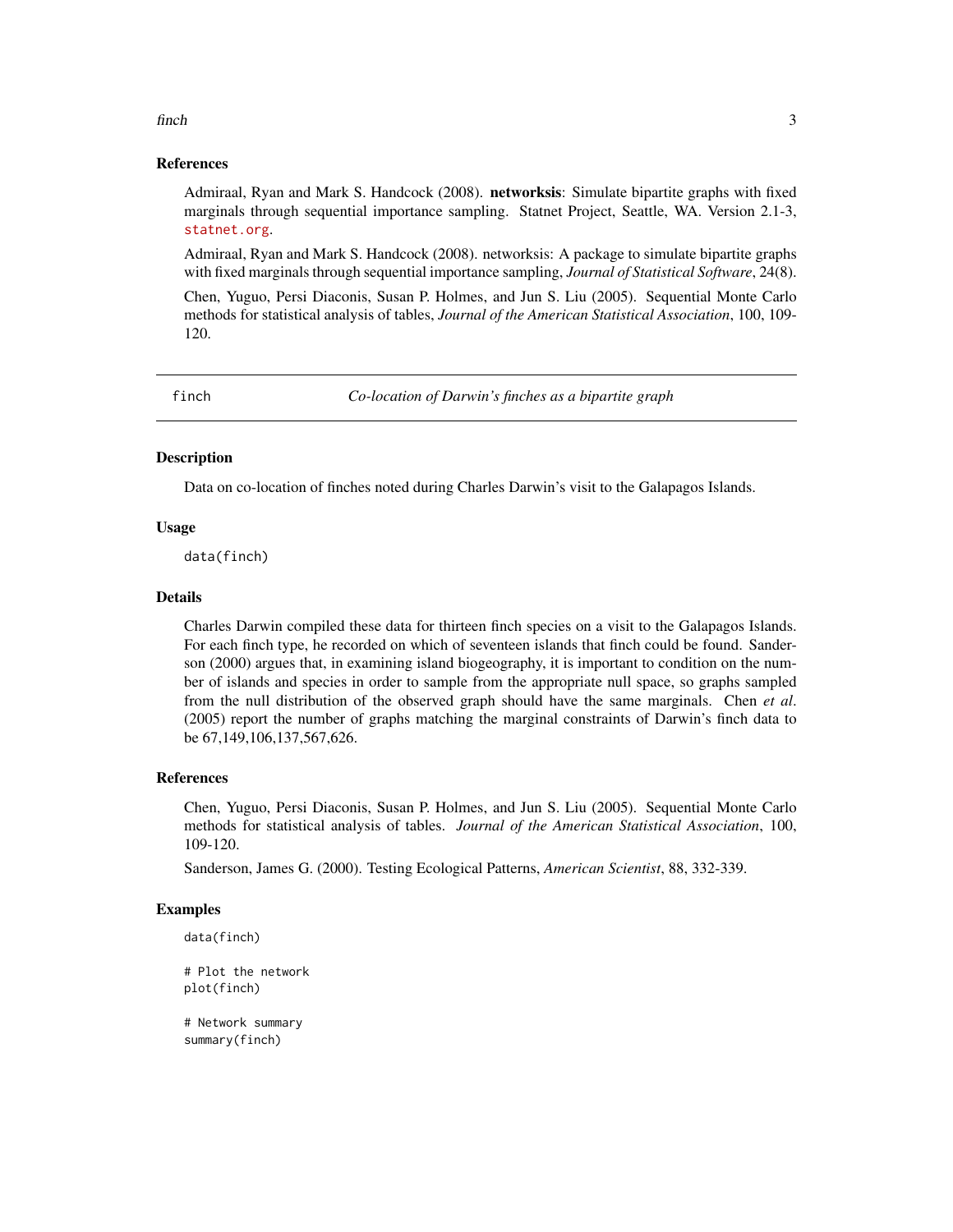<span id="page-3-0"></span>simulate.sisnetwork *Simulate a bipartite network using sequential importance sampling*

#### Description

The method simulate.sisnetwork simulates graphs with the same marginals as the passed network or as the rows and columns specified in a sisnetwork object through sequential importance sampling. That is, the degrees of the nodes are fixed and specified.

#### Usage

```
## S3 method for class 'sisnetwork'
simulate(objject, nsim = 1, seed = NULL, save.networks = FALSE, ...)
```
#### Arguments

| object        | Either a network object or sisnetwork object. If a sisnetwork object, this<br>should be a list with components row and col to specify the row and column<br>degrees. These are the degrees of the type 1 and type 2 nodes, respectively. |
|---------------|------------------------------------------------------------------------------------------------------------------------------------------------------------------------------------------------------------------------------------------|
| nsim          | Number of networks to be randomly drawn from the set of all networks.                                                                                                                                                                    |
| seed          | Seed for random number generator.                                                                                                                                                                                                        |
| save.networks | If this is TRUE, the sampled networks are returned. Otherwise only the last net-<br>work is returned.                                                                                                                                    |
| $\ddotsc$     | Further arguments passed to or used by methods.                                                                                                                                                                                          |

#### Details

A sample of networks is randomly drawn from the space of networks with the same degrees for each node.

#### Value

simulate.sisnetwork returns an object of class network.series, that is a list consisting of the following elements:

| networks                | The vector of simulated networks.                                                                       |
|-------------------------|---------------------------------------------------------------------------------------------------------|
| log.prob                | The vector of the logarithm of the probability of being sampled.                                        |
| log.graphspace.size     |                                                                                                         |
|                         | The logarithm of the mean estimate of the number of graphs in the graph space.                          |
| log.graphspace.SE       |                                                                                                         |
|                         | The logarithm of the standard error of the mean estimate of the number of graphs<br>in the graph space. |
| log.graphspace.size.lne |                                                                                                         |
|                         | The logarithm of the lognormal-based estimate of the number of graphs in the<br>graph space.            |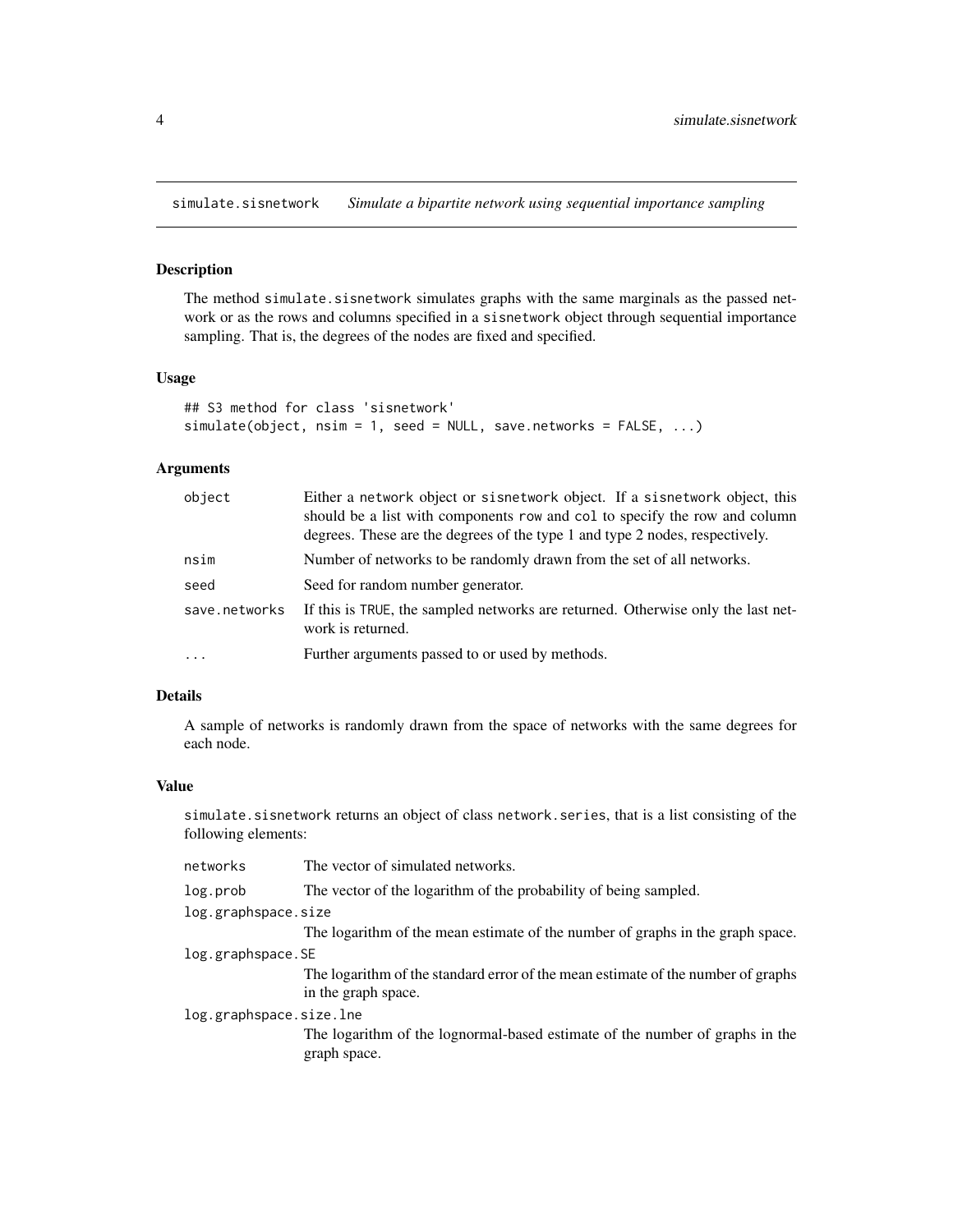log.graphspace.SE.lne

The logarithm of the standard error of the lognormal-based estimate of the number of graphs in the graph space.

#### See Also

network

#### Examples

```
bipartite.graph <- matrix(c(1, 1, 0, 0, 0, 0, 1, 1, 1, 1, 1, 0), nrow = 3, byrow = TRUE)
example.net <- network(bipartite.graph)
# Specify the set to which each node belongs
example.net %v% "set" <- c(rep(1, 3),rep(2, 4))
# Simulate 100 graphs with the same marginals as 'example.net'
sim <- simulate.sisnetwork(example.net, nsim = 100)
# Estimated graph space size and SE
exp(sim$log.graphspace.size)
exp(sim$log.graphspace.SE)
# Darwin's finches example
data(finch)
sim <- simulate.sisnetwork(finch, nsim = 100, save.networks = TRUE)
# Calculate importance weights from the graph probabilities
importance.weights <- 1 / exp(sim$log.prob)
hist(importance.weights, breaks = 25, xlab = "Inverse Graph Probability", main="")
# Calculate Sanderson's \bar{S}^2
s.bar.squared.vec <- rep(0, 100)
for(i in 1 : 100)
{
   # Extract simulated bipartite graphs
  new.graph <- as.matrix.network(sim$networks[[i]])
  # Calculate custom graph statistic
  s.bar.squared.vec[i] <- (sum((new.graph %*% t(new.graph)) ^ 2) -
   sum(diag((new.graph %*% t(new.graph)) ^ 2))) / (13 * 12)
}
```